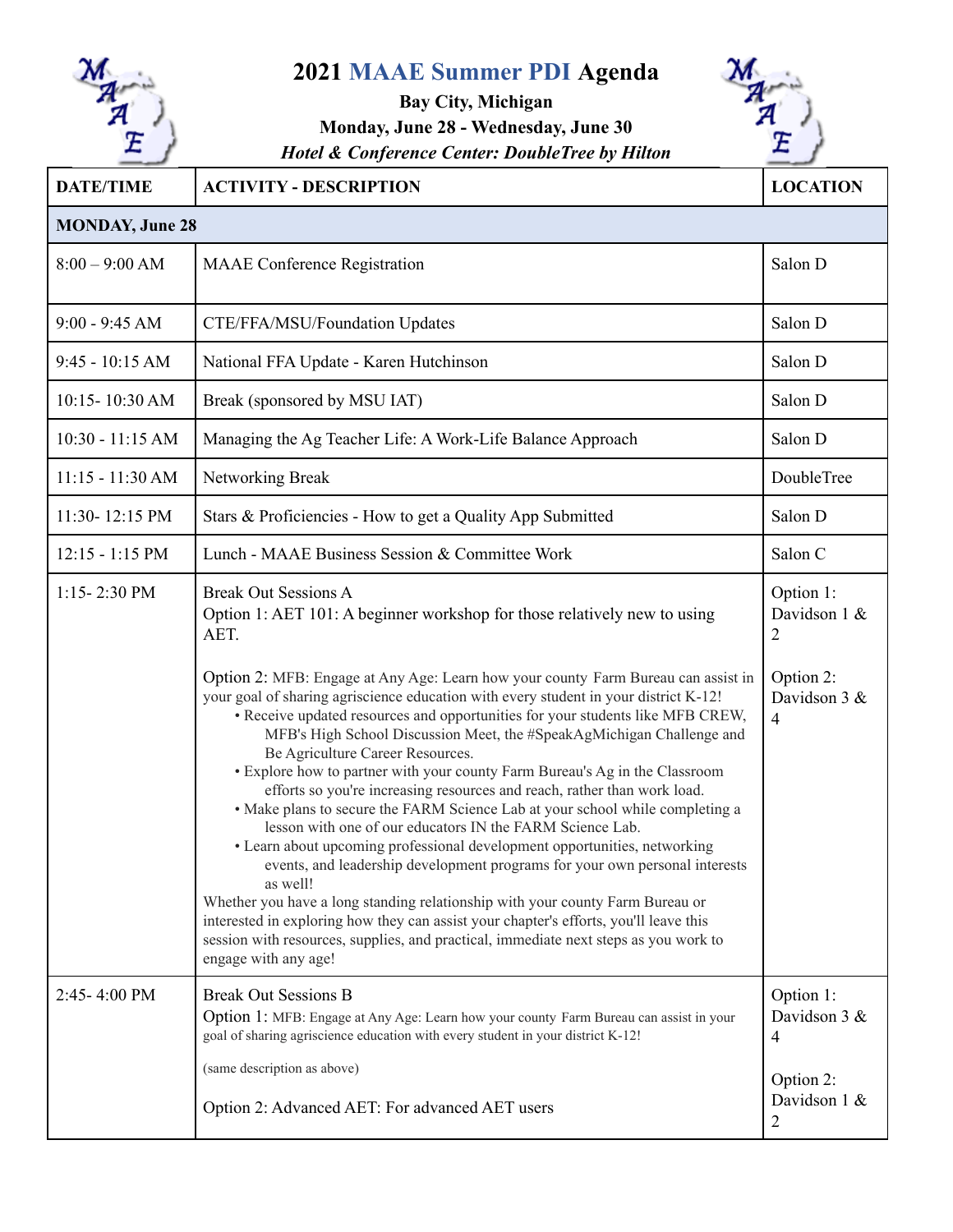| 4:15-5:30 PM             | Session C                                                                                                                                                                                                                                                                                                                                                   | Salon D                                                                                                                                            |  |  |  |
|--------------------------|-------------------------------------------------------------------------------------------------------------------------------------------------------------------------------------------------------------------------------------------------------------------------------------------------------------------------------------------------------------|----------------------------------------------------------------------------------------------------------------------------------------------------|--|--|--|
|                          | Getting those Animals to Grow! Tips, Best Management Practices, and Secrets<br>(maybe) to Growing Market Rabbits and Broilers                                                                                                                                                                                                                               |                                                                                                                                                    |  |  |  |
| $5:45 - 7:00 \text{ PM}$ | Dinner at Hotel - Sit Down (Bay County Farm Bureau)                                                                                                                                                                                                                                                                                                         | Salon C                                                                                                                                            |  |  |  |
|                          | <b>Evening Activities</b><br>Trolly Tours @ 8:30pm (At a Cost- If Interested, Contact Matt Bernia)                                                                                                                                                                                                                                                          | Hospitality<br>Suite -<br>Wenonah - 6th<br>floor/ Bay City                                                                                         |  |  |  |
| <b>TUESDAY, June 29</b>  |                                                                                                                                                                                                                                                                                                                                                             |                                                                                                                                                    |  |  |  |
| 7:00-8:15 AM             | Breakfast & MAAE Business Meeting (MAAE Years of Service Recognition,<br>Elections, NAAE Update)                                                                                                                                                                                                                                                            | Salon D                                                                                                                                            |  |  |  |
| 8:30 - 9:30 AM           | Travel time (Carpool is an option/personal vehicle)                                                                                                                                                                                                                                                                                                         |                                                                                                                                                    |  |  |  |
| $9:45 - 10:15$ AM        | <b>Bad Axe Barn Tour</b><br>Vicki will highlight her program's ability to utilize a small barn for a year-full of<br>projects. The barn was funded through a local effort and Vicki will highlight the<br>methods used to fundraise for the barn.                                                                                                           | Bad Axe High<br>School<br>200 N Barrie<br>Rd, Bad Axe,<br>MI 48413<br>(Red building<br>behind the<br>school alongside<br>the railroad)             |  |  |  |
| $10:45 - 11:15$ AM       | <b>Harbor Beach Community Garden tour</b><br>Harbor Beach has utilized community support to create a community garden<br>that is very successful. Sarah will explain some of the methods she uses to grow<br>vegetables in the garden and how she works with the community to make it<br>successful.                                                        | Harbor Beach<br>402 S 5th St,<br>Harbor Beach,<br>MI 48441                                                                                         |  |  |  |
| 11:45 - 12:45 PM         | <b>North Huron Ag Complex Tour</b><br>North Huron School recently passed a bond that included a new agricultural<br>learning lab and a greenhouse. Learn how students helped plan out the new<br>facility and some successes and failures we learned along the way with a new<br>construction build.<br>Lunch (Pasta) - Sponsored by North Huron FFA Alumni | North Huron<br>School<br>21 Main St,<br>Kinde, MI<br>48445<br>(If you're at the<br>football field<br>you're on the<br>wrong side of<br>the school) |  |  |  |
| $1:00 - 2:30$ PM         | <b>Lake Shore Time</b><br>Options:<br>A: Visit Port Austin or Caseville (On Your Own)<br>Both small lake towns have great bars, shops, sights, and break<br>walls.<br>Visit https://portaustinarea.com/ or www.casevillechamber.com<br>B: Hike at Port Crescent State Park<br>Meet at the trailhead of a hiking path at Port Crescent State                 | Port Crescent<br><b>State Park</b><br>A: Caseville or<br>Port Austin<br>(Both are on<br>the way to Bay<br>Port)                                    |  |  |  |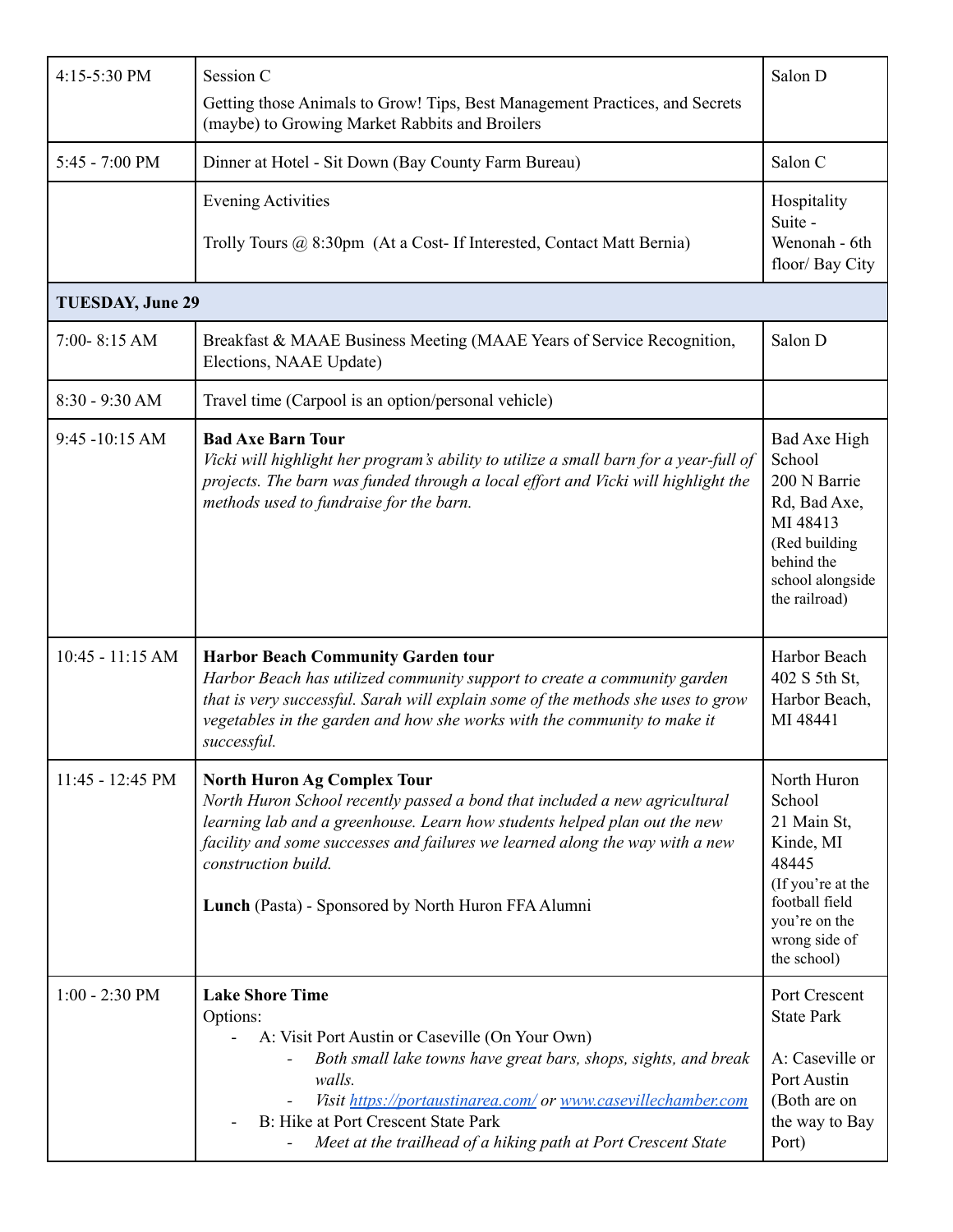|                           | Park. The hike will be about 2 miles along a river and out to<br>Lake Huron. Explore the dunes of Lake Huron and the<br>ecosystems it supports. We will include informal discussions<br>related to using local natural resources to support content.                                                                                             | <b>B:</b> 1884 Port<br>Austin Rd, Port<br>Austin, MI<br>48467<br>(Parking is<br>limited-park<br>along M-25<br>and walk to |
|---------------------------|--------------------------------------------------------------------------------------------------------------------------------------------------------------------------------------------------------------------------------------------------------------------------------------------------------------------------------------------------|---------------------------------------------------------------------------------------------------------------------------|
|                           |                                                                                                                                                                                                                                                                                                                                                  | trailhead)                                                                                                                |
| $3:00 - 3:45$ PM          | <b>Bay Port Fish Co Tour</b><br>Since the early 1840s, there have been fishermen in Bay Port Michigan.<br>The Bay Port Fish Company is a commercial fishery in Lake Huron and<br>Saginaw Bay, established in 1895. Although they won't be processing<br>fresh fish on Tuesdays, we'll explore the history and the equipment<br>used.             | Bay Port Fish<br>Co.<br>1008 1st St,<br>Bay Port, MI<br>48720                                                             |
| 4:00 - 4:45 PM            | <b>Laker High School Innovation Center and Barn Tour</b><br>Laker Schools recently completed a Bond Project that breathed new life<br>into the CTE facilities. Explore the Ag Classroom along with other CTE<br>programs at the High School. Also, visit the Laker Barn, a<br>community-inspired facility with a large space for projects.       | Laker School<br>6136 Pigeon<br>Rd, Pigeon, MI<br>48755<br>(Park behind the<br>school at the<br>tennis courts)             |
| $5:00 - 7:00 \text{ PM}$  | Dinner<br>In the thumb (you may have to backtrack for a little bit):<br><b>Bird Creek Farms in Port Austin</b><br>Emma's Coffee House in Bad Axe<br>China King in Bad Axe<br>PAK's Backyard in Port Austin<br>Kretzschy's Smokey BBQ in Sebewaing<br>Heck's Bar in Pinnebog<br>In Bay City:<br>Old City Hall<br><b>Retro Rocks</b><br>Tavern 101 | On your own<br>in Bay City                                                                                                |
| 7:00 PM                   | Downtown Bay City Activities                                                                                                                                                                                                                                                                                                                     | <b>Bay City</b>                                                                                                           |
| <b>WEDNESDAY, June 30</b> |                                                                                                                                                                                                                                                                                                                                                  |                                                                                                                           |
| 7:00 AM                   | Check Out of Hotel & Personal Travel to Caro (Tuscola Tech Center)                                                                                                                                                                                                                                                                               | 1401 Cleaver<br>Rd, Caro, MI<br>48723                                                                                     |
| $8:00 - 9:00$ AM          | Networking Breakfast                                                                                                                                                                                                                                                                                                                             | Tuscola Tech<br>Center - Caro                                                                                             |
|                           |                                                                                                                                                                                                                                                                                                                                                  |                                                                                                                           |